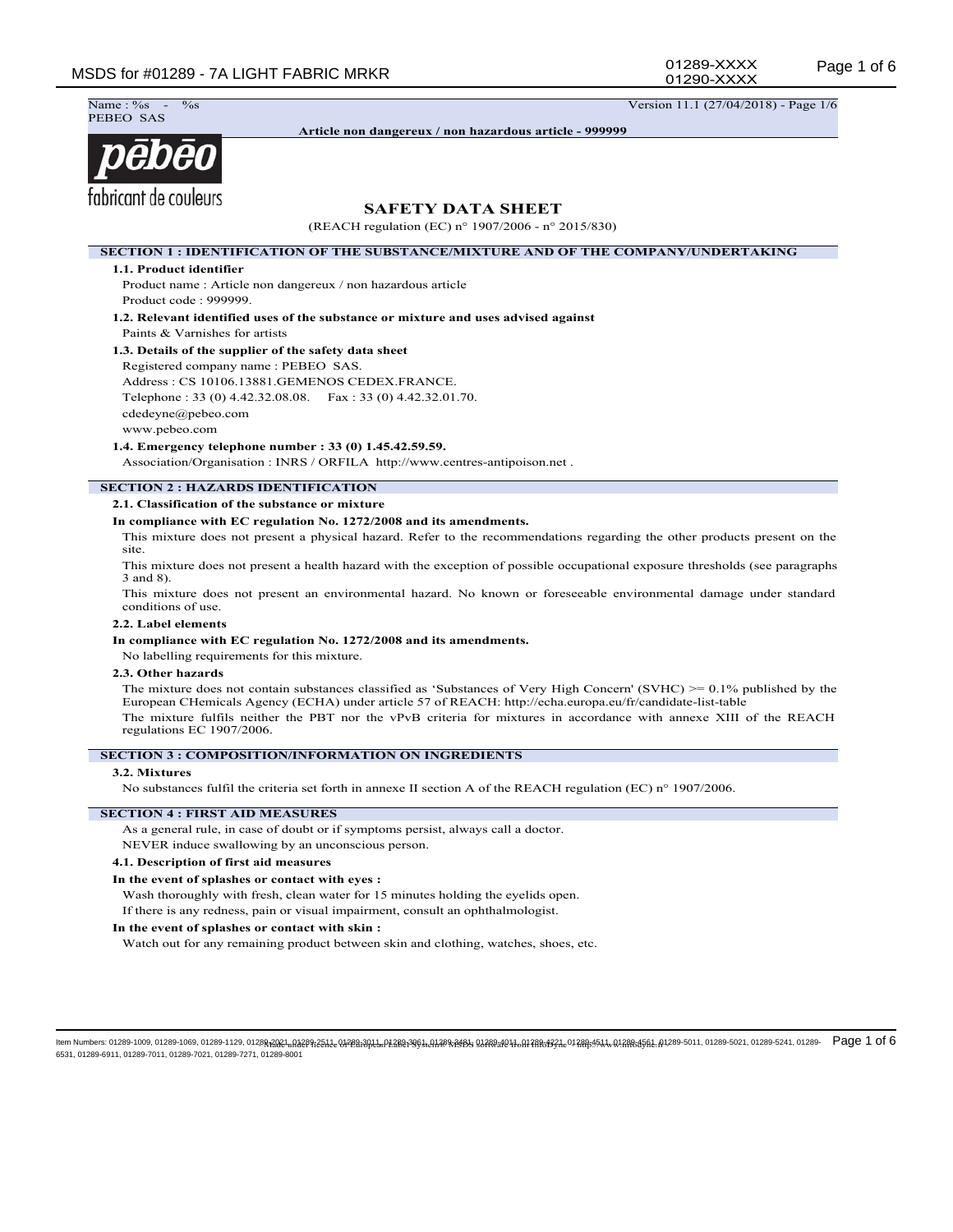| Name: %s<br>$\%$ s                                                              | Version 11.1 (27/04/2018) - Page 2/6                                                                          |
|---------------------------------------------------------------------------------|---------------------------------------------------------------------------------------------------------------|
| PEBEO SAS                                                                       | Article non dangereux / non hazardous article - 999999                                                        |
|                                                                                 |                                                                                                               |
|                                                                                 |                                                                                                               |
| In the event of swallowing:                                                     |                                                                                                               |
| Seek medical attention, showing the label.                                      |                                                                                                               |
| 4.2. Most important symptoms and effects, both acute and delayed                |                                                                                                               |
| No data available.                                                              |                                                                                                               |
| 4.3. Indication of any immediate medical attention and special treatment needed |                                                                                                               |
| No data available.                                                              |                                                                                                               |
| <b>SECTION 5: FIREFIGHTING MEASURES</b>                                         |                                                                                                               |
| Non-flammable.                                                                  |                                                                                                               |
| 5.1. Extinguishing media                                                        |                                                                                                               |
| > Suitable methods of extinction                                                |                                                                                                               |
| In the event of a fire, use:                                                    |                                                                                                               |
| - sprayed water or water mist                                                   |                                                                                                               |
| - foam                                                                          |                                                                                                               |
| - multipurpose ABC powder                                                       |                                                                                                               |
| - BC powder                                                                     |                                                                                                               |
| - carbon dioxide (CO2)                                                          |                                                                                                               |
| $\triangleright$ Unsuitable methods of extinction                               |                                                                                                               |
| In the event of a fire, do not use :                                            |                                                                                                               |
| - water jet                                                                     |                                                                                                               |
| 5.2. Special hazards arising from the substance or mixture                      |                                                                                                               |
|                                                                                 | A fire will often produce a thick black smoke. Exposure to decomposition products may be hazardous to health. |
| Do not breathe in smoke.                                                        |                                                                                                               |
| In the event of a fire, the following may be formed :                           |                                                                                                               |
| - carbon monoxide (CO)                                                          |                                                                                                               |
| - carbon dioxide (CO2)                                                          |                                                                                                               |
| 5.3. Advice for firefighters                                                    |                                                                                                               |
| No data available.                                                              |                                                                                                               |
| <b>SECTION 6 : ACCIDENTAL RELEASE MEASURES</b>                                  |                                                                                                               |
| 6.1. Personal precautions, protective equipment and emergency procedures        |                                                                                                               |
| Consult the safety measures listed under headings 7 and 8.                      |                                                                                                               |
| For first aid worker                                                            |                                                                                                               |
|                                                                                 | First aid workers will be equipped with suitable personal protective equipment (See section 8).               |
| <b>6.2. Environmental precautions</b>                                           |                                                                                                               |
| Prevent any material from entering drains or waterways.                         |                                                                                                               |
| 6.3. Methods and material for containment and cleaning up                       |                                                                                                               |

Retrieve the product by mechanical means (sweeping/vacuuming).

#### **6.4. Reference to other sections**

No data available.

# **SECTION 7 : HANDLING AND STORAGE**

Requirements relating to storage premises apply to all facilities where the mixture is handled.

#### **7.1. Precautions for safe handling**

Always wash hands after handling.

#### **Fire prevention :**

Prevent access by unauthorised personnel.

**Recommended equipment and procedures :**

For personal protection, see section 8.

Observe precautions stated on label and also industrial safety regulations.

ltem Numbers: 01289-1009, 01289-1069, 01289-1129, 0128<del>RAQ2,I,N2287251.Le.Q\$28139ALuN28823951.AA288x3951.AA288x3951 11.ABR1931.e012AR81454LeALuN2AR8.45AL.A1289-5011, 01289-5021, 01289-5221, 01289-5241, 01289-5241, 01289-5</del> 6531, 01289-6911, 01289-7011, 01289-7021, 01289-7271, 01289-8001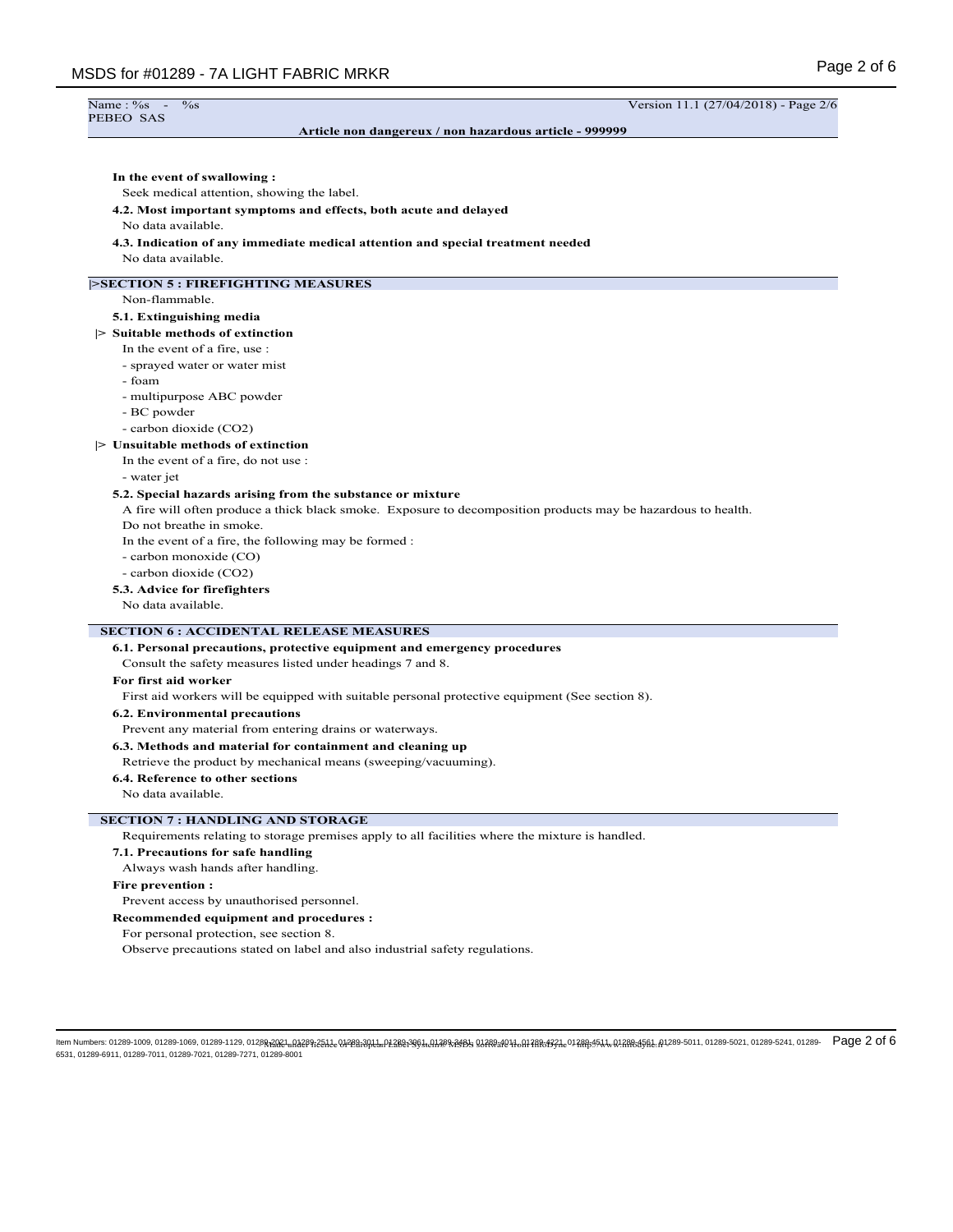# Name: %<br>PEBEO SAS

#### **Article non dangereux / non hazardous article - 999999**

## **Prohibited equipment and procedures :**

No smoking, eating or drinking in areas where the mixture is used.

#### **7.2. Conditions for safe storage, including any incompatibilities**

No data available.

#### **Storage**

Keep out of reach of children.

#### **Packaging**

Always keep in packaging made of an identical material to the original.

**7.3. Specific end use(s)**

No data available.

#### **|>SECTION 8 : EXPOSURE CONTROLS/PERSONAL PROTECTION**

#### **8.1. Control parameters**

No data available.

#### **8.2. Exposure controls**

#### **Personal protection measures, such as personal protective equipment**

Pictogram(s) indicating the obligation of wearing personal protective equipment (PPE) :



Use personal protective equipment that is clean and has been properly maintained.

Store personal protective equipment in a clean place, away from the work area.

Never eat, drink or smoke during use. Remove and wash contaminated clothing before re-using. Ensure that there is adequate ventilation, especially in confined areas.

# **- Eye / face protection**

Avoid contact with eyes.

Use eye protectors designed to protect against liquid splashes

Before handling, wear safety goggles in accordance with standard EN166.

Before handling powders or dust emission, wear mask goggles in accordance with standard EN166.

#### **|> - Hand protection**

Wear suitable protective gloves in the event of prolonged or repeated skin contact.

#### **- Body protection**

Work clothing worn by personnel shall be laundered regularly.

After contact with the product, all parts of the body that have been soiled must be washed.

#### **- Respiratory protection**

Avoid breathing dust.

Type of FFP mask :

Wear a disposable half-mask dust filter in accordance with standard EN149.

#### **|>SECTION 9 : PHYSICAL AND CHEMICAL PROPERTIES**

| 9.1. Information on basic physical and chemical properties |               |
|------------------------------------------------------------|---------------|
| General information:                                       |               |
| Physical state:                                            | Solid.        |
| Important health, safety and environmental information     |               |
| $pH$ :                                                     | Not relevant. |
| Boiling point/boiling range:                               | Not relevant. |
| Flash point interval :                                     | Not relevant. |
| Vapour pressure $(50^{\circ}$ C) :                         | Not relevant. |
| Density:                                                   | 1.0           |
| Water solubility:                                          | Insoluble     |

ltem Numbers: 01289-1009, 01289-1069, 01289-1129, 0128<del>RAQ2,I,N2287251.Le.Q\$28139ALuN28823951.AA288x3951.AA288x3958.Q128x38210148Rx1331.e0128845454.A40.12884568L.A1289-5011, 01289-5021, 01289-5241, 01289-5241, 01289-5241,</del> 6531, 01289-6911, 01289-7011, 01289-7021, 01289-7271, 01289-8001

 $\frac{\%}{\%}$  - Wersion 11.1 (27/04/2018) - Page 3/6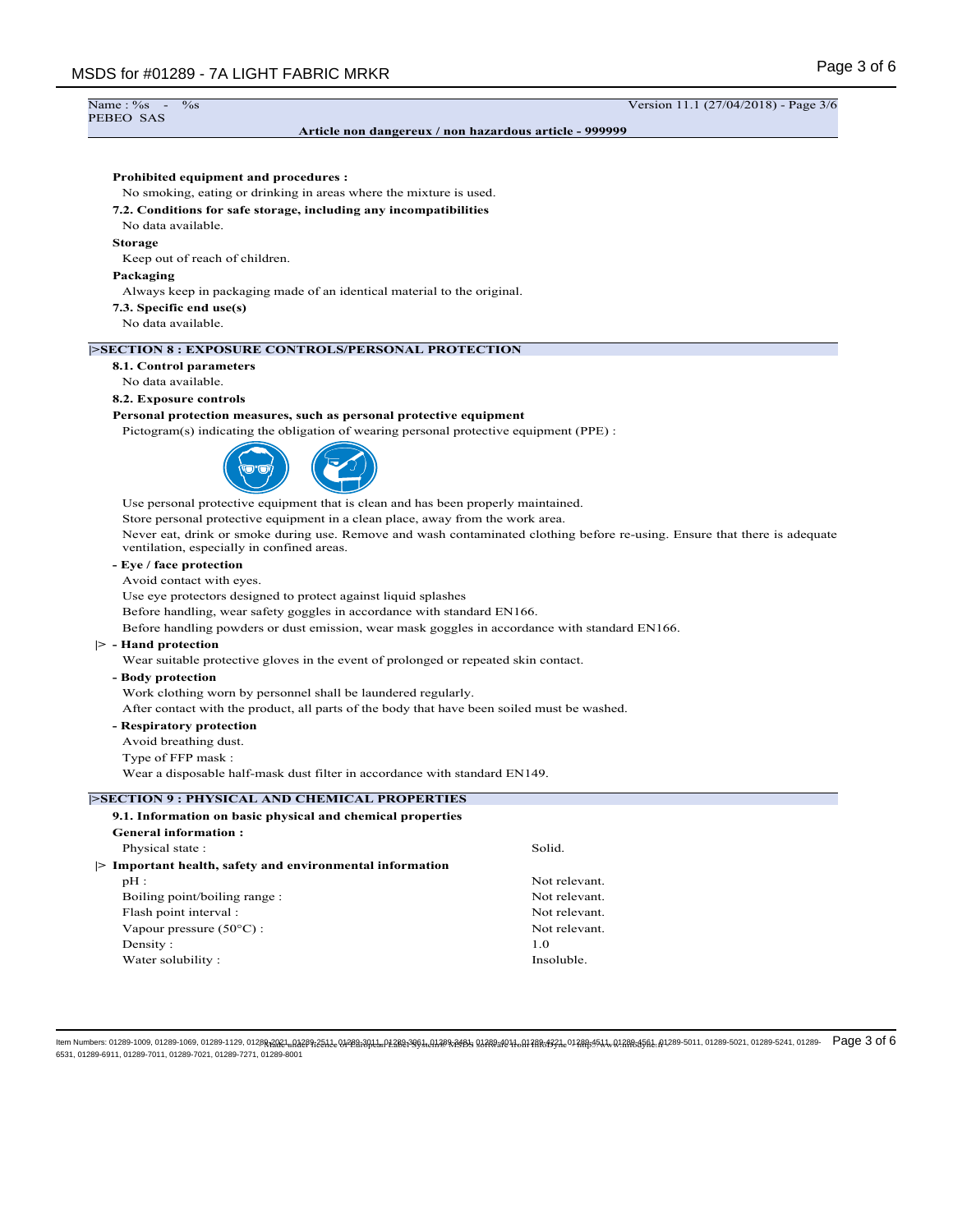No data available.

No data available. **12.6. Other adverse effects** No data available.

**12.5. Results of PBT and vPvB assessment**

| Name: %s<br>$\%$ s                                                                         | Version 11.1 (27/04/2018) - Page 4/6                   |  |
|--------------------------------------------------------------------------------------------|--------------------------------------------------------|--|
| PEBEO SAS                                                                                  |                                                        |  |
|                                                                                            | Article non dangereux / non hazardous article - 999999 |  |
|                                                                                            |                                                        |  |
| Melting point/melting range :                                                              | Not relevant.                                          |  |
| Self-ignition temperature :                                                                | Not relevant.                                          |  |
| Decomposition point/decomposition range :                                                  | Not relevant.                                          |  |
| $> 9.2$ . Other information                                                                |                                                        |  |
| $VOC(g/l)$ :                                                                               | $\mathbf{0}$                                           |  |
| <b>SECTION 10: STABILITY AND REACTIVITY</b>                                                |                                                        |  |
| 10.1. Reactivity                                                                           |                                                        |  |
| No data available.                                                                         |                                                        |  |
| 10.2. Chemical stability                                                                   |                                                        |  |
| This mixture is stable under the recommended handling and storage conditions in section 7. |                                                        |  |
| 10.3. Possibility of hazardous reactions                                                   |                                                        |  |
| No data available.                                                                         |                                                        |  |
| 10.4. Conditions to avoid                                                                  |                                                        |  |
| Avoid:                                                                                     |                                                        |  |
| - formation of dusts                                                                       |                                                        |  |
| Dusts can form an explosive mixture with air.                                              |                                                        |  |
| 10.5. Incompatible materials                                                               |                                                        |  |
| 10.6. Hazardous decomposition products                                                     |                                                        |  |
| The thermal decomposition may release/form :                                               |                                                        |  |
| - carbon monoxide (CO)                                                                     |                                                        |  |
| - carbon dioxide (CO2)                                                                     |                                                        |  |
| <b>SECTION 11 : TOXICOLOGICAL INFORMATION</b>                                              |                                                        |  |
| 11.1. Information on toxicological effects                                                 |                                                        |  |
| No data available.                                                                         |                                                        |  |
| 11.1.1. Substances                                                                         |                                                        |  |
| No toxicological data available for the substances.                                        |                                                        |  |
| 11.1.2. Mixture                                                                            |                                                        |  |
| No toxicological data available for the mixture.                                           |                                                        |  |
| <b>SECTION 12 : ECOLOGICAL INFORMATION</b>                                                 |                                                        |  |
| 12.1. Toxicity                                                                             |                                                        |  |
| 12.1.2. Mixtures                                                                           |                                                        |  |
| No aquatic toxicity data available for the mixture.                                        |                                                        |  |
| 12.2. Persistence and degradability                                                        |                                                        |  |
| No data available.                                                                         |                                                        |  |
| 12.3. Bioaccumulative potential                                                            |                                                        |  |
| No data available.                                                                         |                                                        |  |
| 12.4. Mobility in soil                                                                     |                                                        |  |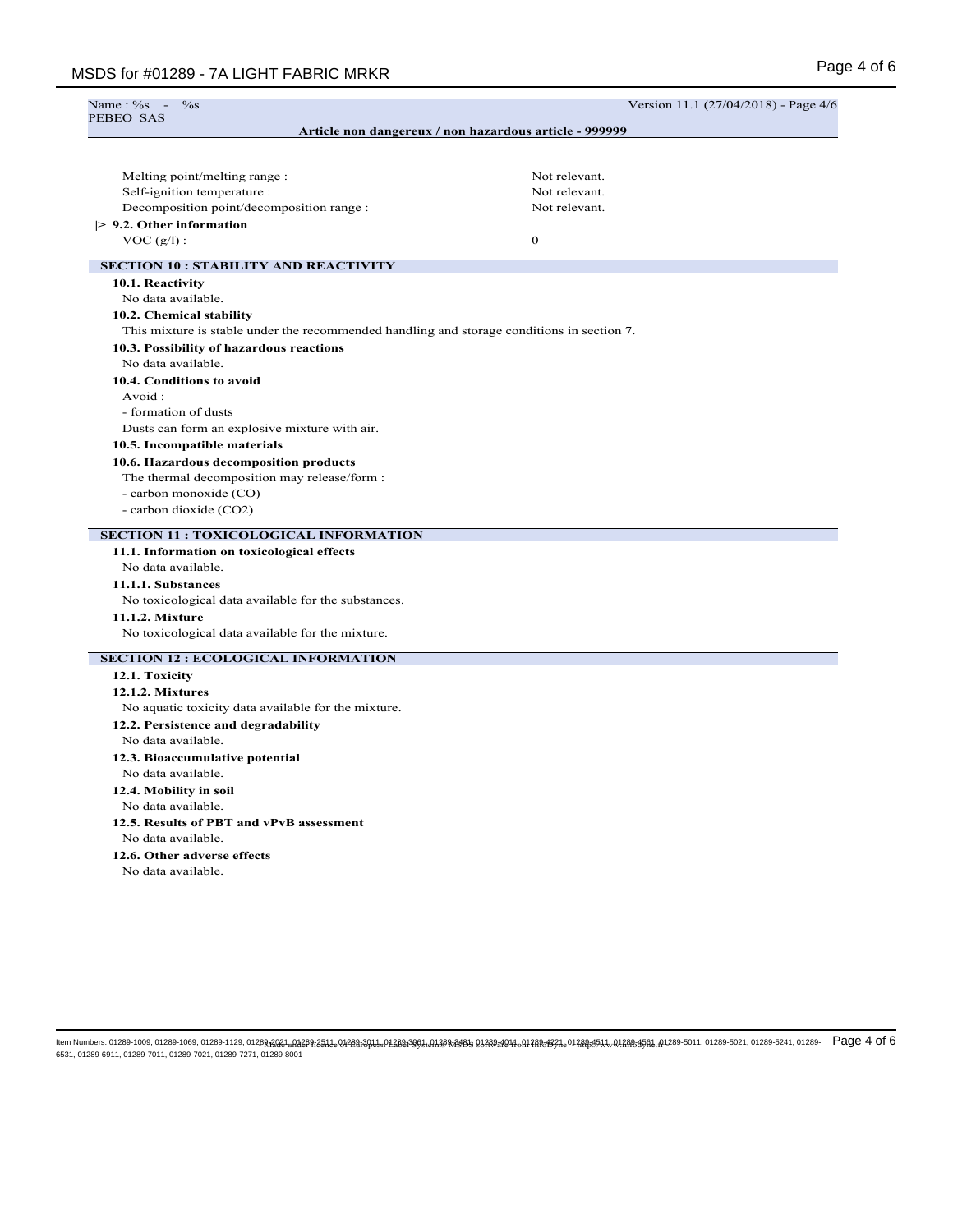```
PEBEO SAS
```
**Article non dangereux / non hazardous article - 999999**

Name : %s - %s Version 11.1 (27/04/2018) - Page 5/6

# **|>SECTION 13 : DISPOSAL CONSIDERATIONS** Proper waste management of the mixture and/or its container must be determined in accordance with Directive 2008/98/EC. **13.1. Waste treatment methods** Do not pour into drains or waterways. **Waste :** Waste management is carried out without endangering human health, without harming the environment and, in particular without risk to water, air, soil, plants or animals. Recycle or dispose of waste in compliance with current legislation, preferably via a certified collector or company. Do not contaminate the ground or water with waste, do not dispose of waste into the environment. **Soiled packaging :** Empty container completely. Keep label(s) on container. Give to a certified disposal contractor. **|> Codes of wastes (Decision 2014/955/EC, Directive 2008/98/EEC on hazardous waste) :** 20 01 27 \* paint, inks, adhesives and resins containing dangerous substances **SECTION 14 : TRANSPORT INFORMATION** Exempt from transport classification and labelling. **14.1. UN number** - **14.2. UN proper shipping name** - **14.3. Transport hazard class(es)** - **14.4. Packing group** - **14.5. Environmental hazards** - **14.6. Special precautions for user** - **|>SECTION 15 : REGULATORY INFORMATION 15.1. Safety, health and environmental regulations/legislation specific for the substance or mixture |> - Classification and labelling information included in section 2:**

The following regulations have been used:

- EU Regulation No. 1272/2008 amended by EU Regulation No. 2017/776 (ATP 10)

**- Container information:** No data available.

**- Particular provisions :**

No data available.

**- Standardised American system for the identification of hazards presented by the product in view of emergency procedures (NFPA 704) :**

NFPA 704, Labelling: Health=0 Inflammability=1 Instability/Reactivity=1 Specific Risk=none



**15.2. Chemical safety assessment** No data available.